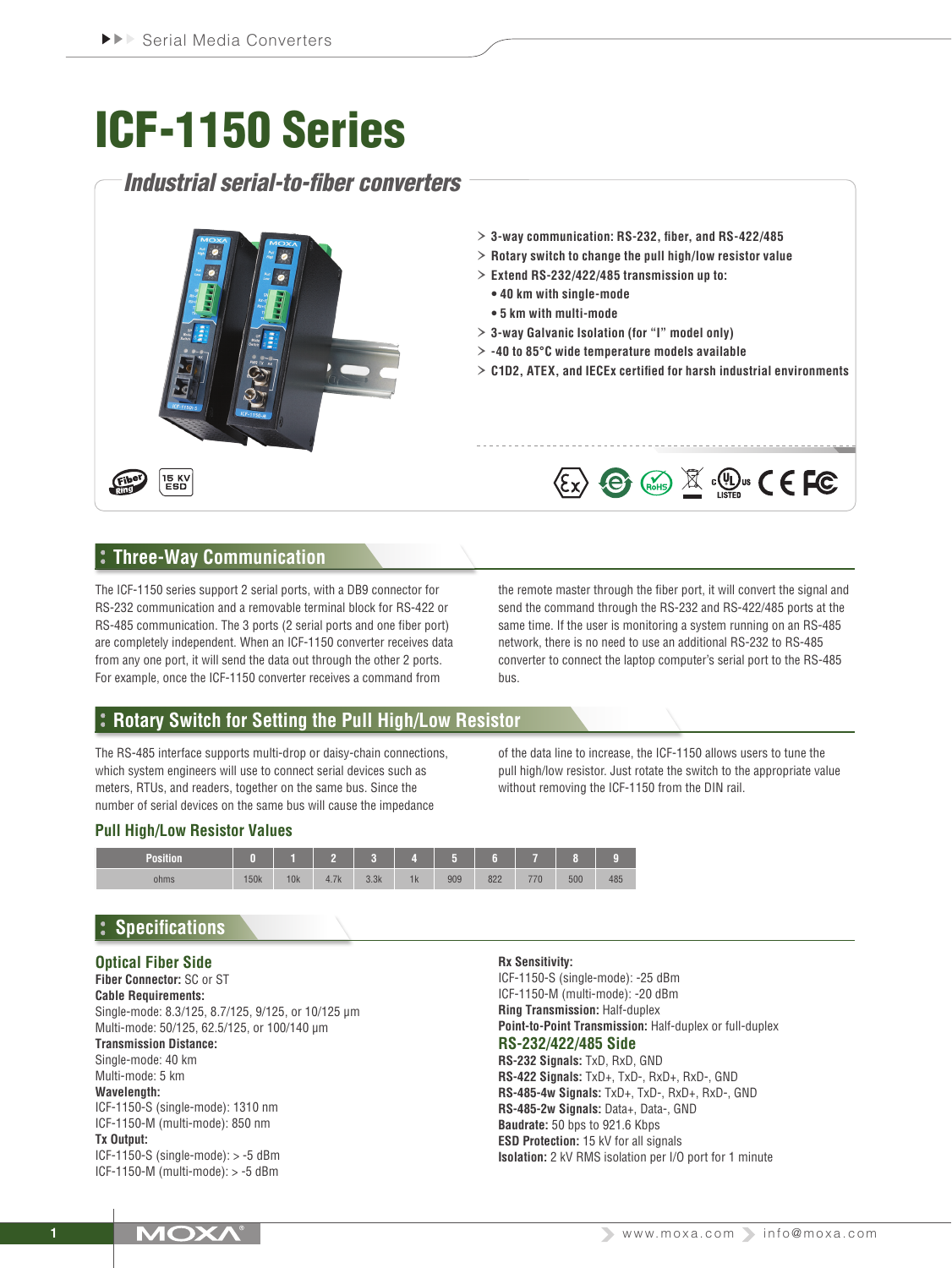#### **Physical Characteristics**

**Housing:** Metal **Dimensions:** 30.3 x 70 x 115 mm (1.19 x 2.76 x 4.53 in) **Weight:** 330 g

# **Environmental Limits**

**Operating Temperature:** Standard Models: 0 to 60°C (32 to 140°F) Wide Temp. Models: -40 to 85°C (-40 to 185°F) **Storage Temperature:** -40 to 85°C (-40 to 185°F) **Ambient Relative Humidity:** 5 to 95% (non-condensing)

#### **Power Requirements**

**Input Voltage:** 12 to 48 VDC **Power Consumption:** ICF-1150: 127 mA @ 12 V

ICF-1150I: 163 mA @ 12 V **Voltage Reversal Protection:** Protects against V+/V- reversal

**Over Current Protection:** 1.1 A (protects against two signals shorted together)

#### **Standards and Certifications**

**Safety:** UL 508 **Hazardous Location:** UL/cUL Class I Division 2 Groups A/B/C/D, ATEX Zone 2 EEx nC IIC, IECEx **EMC:** CE, FCC **EMI:** EN 55022 Class B, FCC Part 15 Subpart B Class B **EMS:** EN 61000-4-2 (ESD) Level 4, EN 61000-4-3 (RS) Level 2, EN 61000-4-4 (EFT) Level 4, EN 61000-4-5 (Surge) Level 3, EN 61000-4-6 (CS) Level 2, EN 61000-4-8 (PFMF) Level 3 **Freefall:** IEC 60068-2-32 **Green Product:** RoHS, CRoHS, WEEE **MTBF** (mean time between failures) **Time:** 792,085 hrs **Database:** Telcordia (Bellcore), GB **Water and Dust Proof:** IP30 **Warranty**

**Warranty Period:** 5 years **Details:** See www.moxa.com/warranty



#### **Pin Assignment**

**DB9 female connector** 5 4 3 2 1



| Pin            | <b>RS-232</b> |
|----------------|---------------|
| 1              |               |
| $\overline{2}$ | <b>TxD</b>    |
| 3              | <b>RxD</b>    |
| $\overline{4}$ |               |
| 5              | GND           |
| 6              |               |
| $\overline{7}$ |               |
| 8              |               |

#### **Terminal block**

| connector |                |               |              |  |  |  |  |
|-----------|----------------|---------------|--------------|--|--|--|--|
|           | Pin            | RS-422/485-4w | <b>RS-48</b> |  |  |  |  |
|           |                | <b>GND</b>    | GN           |  |  |  |  |
| 2         | $\overline{2}$ | $RxD-(A)$     | Data         |  |  |  |  |
| 3         | 3              | $RxD+ (B)$    | Data         |  |  |  |  |
|           | $\overline{4}$ | $TxD-(A)$     | ۰            |  |  |  |  |
| 5         | 5              | $TxD+(B)$     | -            |  |  |  |  |
|           |                |               |              |  |  |  |  |

|  | <b>IMOXA</b> |  |  |
|--|--------------|--|--|
|--|--------------|--|--|

**Pin RS-422/485-4w RS-485-2w** 1 GND GND Data-(A)  $Data+(B)$